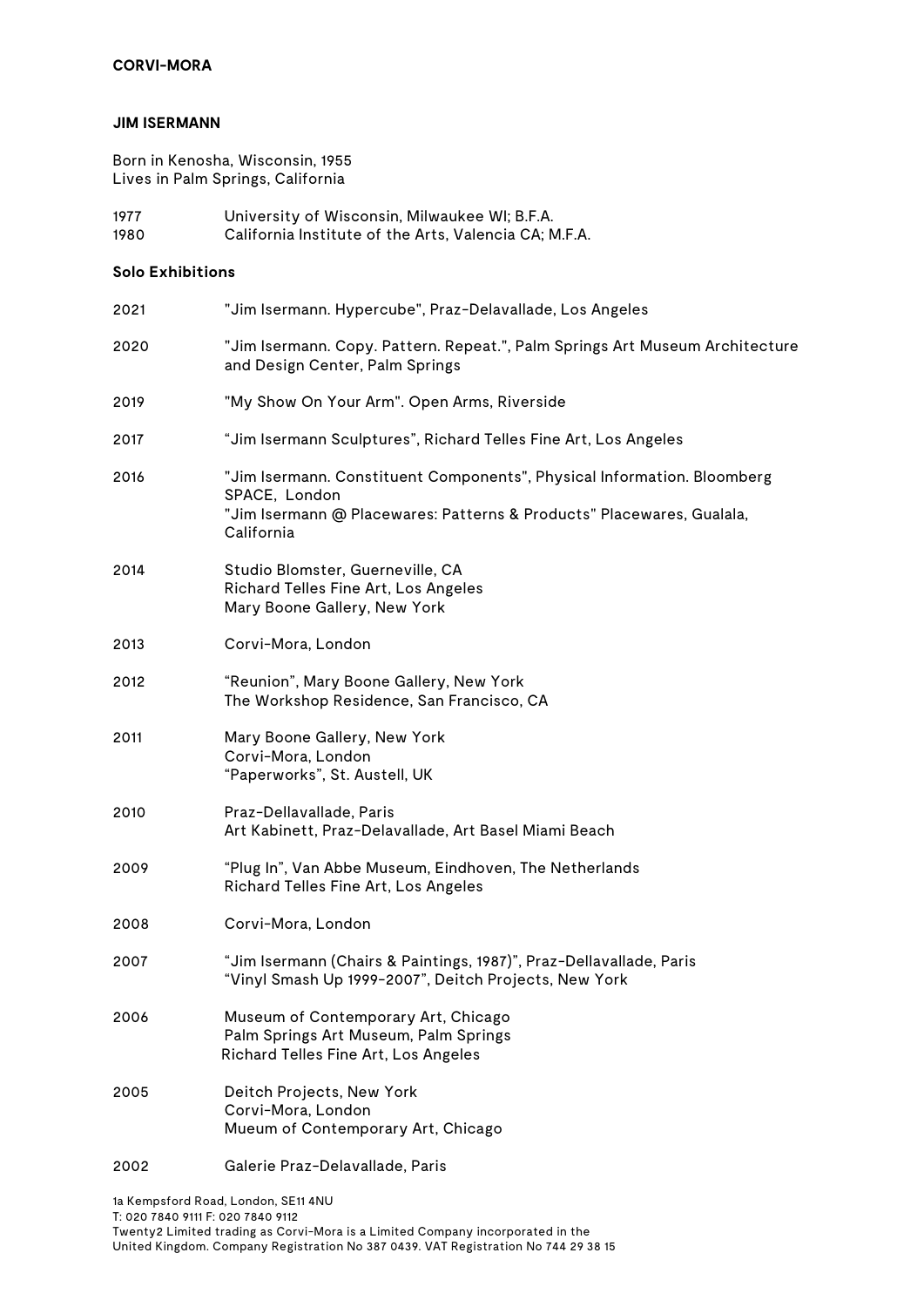|         | "Hammer Projects", UCLA Hammer Museum, Los Angeles<br>Corvi-Mora, London                                                                                                                                                                                                                                                                                                                                  |
|---------|-----------------------------------------------------------------------------------------------------------------------------------------------------------------------------------------------------------------------------------------------------------------------------------------------------------------------------------------------------------------------------------------------------------|
| 2001    | Feature Inc, New York<br>Richard Telles Fine Art, Los Angeles                                                                                                                                                                                                                                                                                                                                             |
| 2000    | "Logic Rules", The RISD Museum, Providence, Rhode Island<br>Portikus, Frankfurt am Main, Germany<br>Galerie Praz-Delavallade, Paris<br>Richard Telles Fine Art, Los Angeles                                                                                                                                                                                                                               |
| 1999    | Camden Arts Centre, London<br>"Vega", Le Magasin - Centre d'art Contemporain, Grenoble                                                                                                                                                                                                                                                                                                                    |
| 1998-99 | "Fifteen: Jim Isermann Survey", Institute of Visual Arts, University of Wisconsin,<br>Milwaukee; Diverse-Works Artspace, Houston; The University of North Texas<br>Art Gallery, Denton, Texas; Santa Monica Museum of Art, California;<br>Weatherspoon Art Gallery, University of North Carolina, Greensboro; Institute<br>of Contemporary Art, Philadelphia, Pennsylvania (curated by David Pagel) (cat) |
| 1998    | "Herringbone & Houndstooth", Richard Telles Fine Art, Los Angeles                                                                                                                                                                                                                                                                                                                                         |
| 1997    | Robert Prime, London<br>Ynglingagatan 1, Stockholm<br>Studio Guenzani, Milan, Italy<br>Project Space, Chicago Fine Arts Club, Chicago                                                                                                                                                                                                                                                                     |
| 1996    | "Isermann/Pardo", Richard Telles Fine Art, Los Angeles<br>"CubeWeave", Feature, New York                                                                                                                                                                                                                                                                                                                  |
| 1995    | "Weaves", Richard Telles Fine Art, Los Angeles<br>Ynglingagatan 1, Stockholm                                                                                                                                                                                                                                                                                                                              |
| 1994    | "Handiwork", Feature, New York<br>"Handiwork", Richard Telles Fine Art, Los Angeles<br>"Highlights", Sue Spaid Fine Art, Los Angeles                                                                                                                                                                                                                                                                      |
| 1992    | Feature, New York<br>Roy Boyd Gallery, Santa Monica                                                                                                                                                                                                                                                                                                                                                       |
| 1991    | "Shag Paintings and Sculpture", Feature, New York                                                                                                                                                                                                                                                                                                                                                         |
| 1989    | "Shag Ptgs", Feature, New York<br>"Shag Ptgs", Richard Kuhlenschmidt Gallery, Los Angeles                                                                                                                                                                                                                                                                                                                 |
| 1988    | "Matching Chairs and Paintings", Feature, Chicago<br>Josh Baer Gallery, New York<br>Kuhlenschmidt/Simon, Los Angeles                                                                                                                                                                                                                                                                                      |
| 1986    | "Flowers", Kuhlenschmidt/Simon, Los Angeles<br>"Nu-Flowers", Patty Aande Gallery, San Diego                                                                                                                                                                                                                                                                                                               |
| 1985    | "Starburst", Onyx Cafe, Los Angeles<br>Installation at West Beach Cafe, Venice CA                                                                                                                                                                                                                                                                                                                         |
| 1984    | "Suburban", Richard Kuhlenschmidt Gallery, Los Angeles                                                                                                                                                                                                                                                                                                                                                    |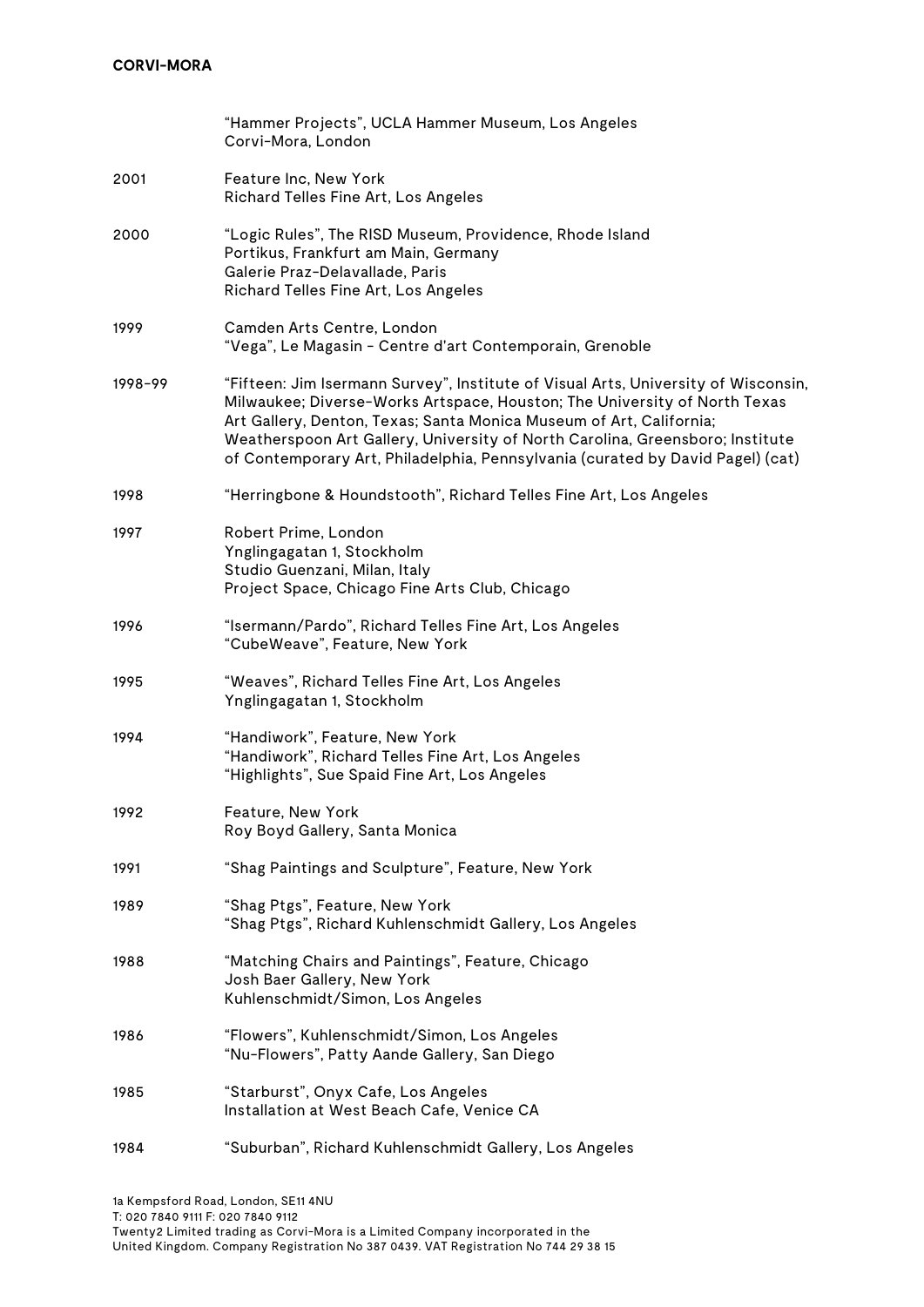| 1982                              | "Patio Tempo", Artist's Space, New York<br>Richard Kuhlenschmidt Gallery, Los Angeles<br>"Motel Modern", The Inn of Tomorrow, Anaheim                                                                                                                                                                                                                                                                                                                                                                                                                                                                                                                                                                                                                             |
|-----------------------------------|-------------------------------------------------------------------------------------------------------------------------------------------------------------------------------------------------------------------------------------------------------------------------------------------------------------------------------------------------------------------------------------------------------------------------------------------------------------------------------------------------------------------------------------------------------------------------------------------------------------------------------------------------------------------------------------------------------------------------------------------------------------------|
| 1981                              | "Modern Tempo", Riko Mizuno Gallery, Los Angeles                                                                                                                                                                                                                                                                                                                                                                                                                                                                                                                                                                                                                                                                                                                  |
| <b>Selected Group Exhibitions</b> |                                                                                                                                                                                                                                                                                                                                                                                                                                                                                                                                                                                                                                                                                                                                                                   |
| 2020                              | "Soft Vibrations", Praz-Delavallade, Los Angeles<br>"Energy in All Directions", Tang Teaching Museum and Art Gallery at Skidmore<br>College, Saratoga Springs<br>"La terre est bleue comme une orange". Praz-Delavallade, Paris                                                                                                                                                                                                                                                                                                                                                                                                                                                                                                                                   |
| 2018                              | "Softcore", South Willard, Los Angeles<br>"Welcome to the Dollhouse", MoCA Pacific Design Center, Los Angeles<br>"West By Midwest", MCA, Chicago                                                                                                                                                                                                                                                                                                                                                                                                                                                                                                                                                                                                                  |
| 2017                              | "I Love L.A.". Praz-Delavallade Los Angeles, Los Angeles<br>"Color Block", Triple V, Paris, France<br>"Dress Me Up", Praz-Delavallade Paris, Paris                                                                                                                                                                                                                                                                                                                                                                                                                                                                                                                                                                                                                |
| 2016                              | "Folklore Planétaire", Curated by Arnauld Pierre, Galerie Frank Elbaz, Paris,<br>France<br>"Instilled Life. The Art of the Domestic Object from the Permanent Collection of<br>the UCR Sweeney Art Gallery", UCR Sweeney Art Gallery, Riverside, California                                                                                                                                                                                                                                                                                                                                                                                                                                                                                                       |
| 2015                              | "Jim Isermann & James and Tilla Waters, Corvi-Mora, London<br>"Cut From The Same Cloth", Charlie James Gallery, Los Angeles<br>"NOWHAUS: Domestic Objects in the Modernist Tradition", Harris Gallery.<br>University of La Verne, La Verne<br>"Recent Acquisitions & Favorites" Masur Museum of Art, Monroe<br>"Seeing The Light: Illuminating Objects", Palm Springs Art Museum, Architecture<br>and Design Center, Palm Springs<br>"radical art and architecture, SUPER SUPERSTUDIO" Curated by Andreas<br>Angelidakis, Vittorio Pizzigoni and Valter Scelsi. PAC, Padiglione d'Arte<br>Contemporanea, Milan<br>"Geometric Obsession. American School 1965-2015." Curated by Robert Morgan.<br>MACBA - Museum of Contemporary Art in Buenos Aires, Buenos Aires |
| 2014                              | "Decorum: Carpets and tapestries by artists", Power Station of Art, Shanghai<br>(cat)<br>"california dreamin', Thirty Years of Collecting", Palm Springs Art Museum, Palm<br>Springs<br>"Philippe Decrauzat, Julian Hoeber, Jim Isermann, Johannes Wohnseifer", Praz-<br>Delavallade, Paris                                                                                                                                                                                                                                                                                                                                                                                                                                                                       |
| 2013                              | "Decorum: Carpets and tapestries by artists", The Musée d'Art Moderne de la<br>Ville de Paris, Paris (cat)<br>"Made in Space", Night Gallery, Los Angeles                                                                                                                                                                                                                                                                                                                                                                                                                                                                                                                                                                                                         |
| 2012                              | "buzz", Galeria Nara Roesler, Roesler Hotel #21, Sau Paulo<br>"Your History Is Our History", Praz-Delavallade, Paris<br>"Decade: Contemporary Collecting 2002-2012", Albright-Knox Art Gallery,<br><b>Buffalo</b><br>"Nouvelles boîtes!", Kunstmuseum Luzern, Lucerne                                                                                                                                                                                                                                                                                                                                                                                                                                                                                             |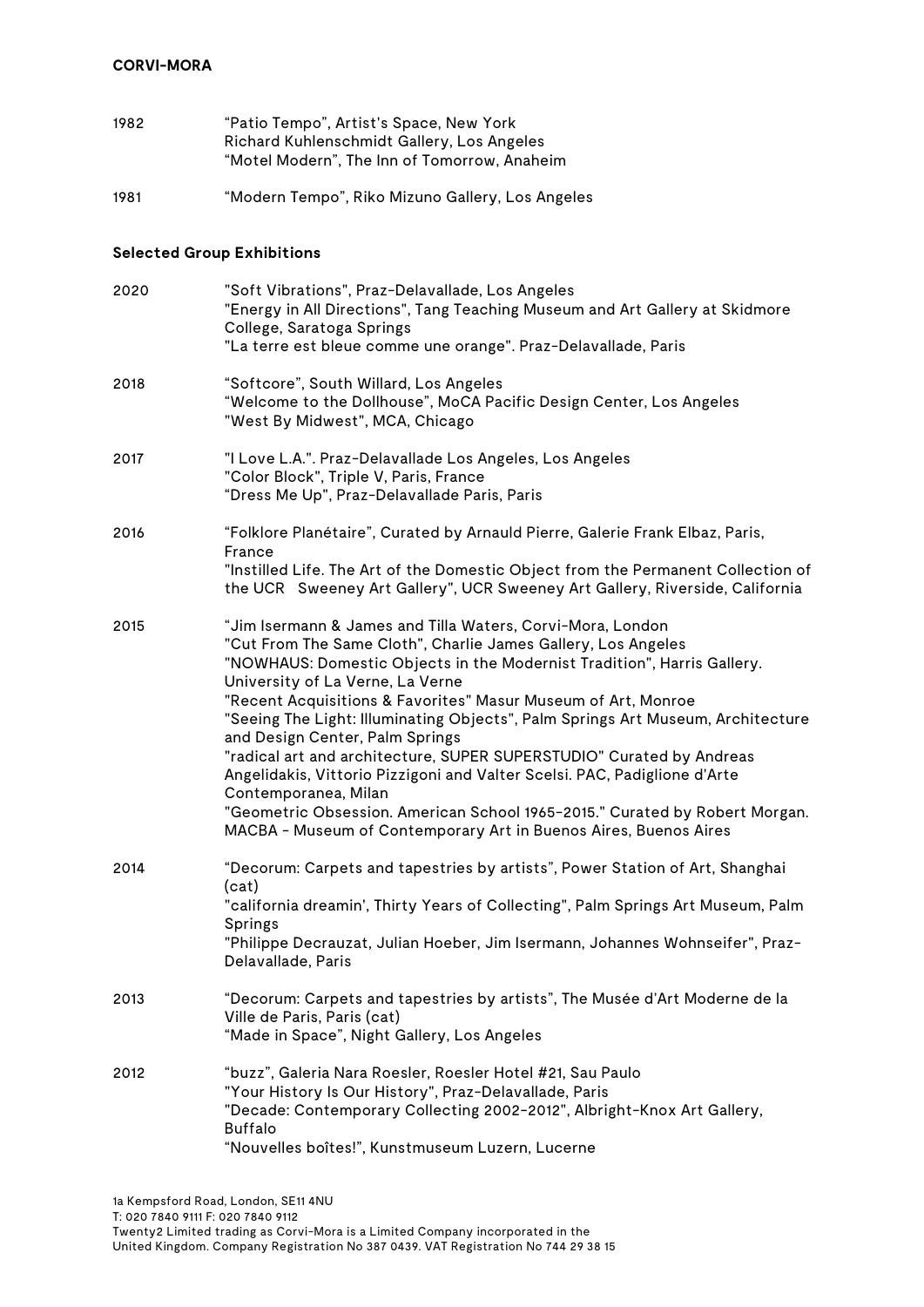|      | "Post Pacific Standard Time, Three Artists from Los Angeles in the 1980s", UCR<br>Sweeney Art Gallery, Riverside                                                                                                                                                                                                                                                                                                                                                                                                                                                                                                                                                                                                                                                                                                        |
|------|-------------------------------------------------------------------------------------------------------------------------------------------------------------------------------------------------------------------------------------------------------------------------------------------------------------------------------------------------------------------------------------------------------------------------------------------------------------------------------------------------------------------------------------------------------------------------------------------------------------------------------------------------------------------------------------------------------------------------------------------------------------------------------------------------------------------------|
| 2011 | "Moment - Ynglingagatan 1", Moderna Museet, Stockholm                                                                                                                                                                                                                                                                                                                                                                                                                                                                                                                                                                                                                                                                                                                                                                   |
| 2010 | "Haute", Wignall Museum of Contemporary, California<br>"Contemplating the Void: Interventions in the Guggenheim Museum", Solomon R.<br>Guggenheim Museum, New York<br>"The Artist's Museum", MOCA, Los Angeles                                                                                                                                                                                                                                                                                                                                                                                                                                                                                                                                                                                                          |
| 2009 | "Yield", Schmidt Contemporary Art, St. Louis, California<br>"Compass in Hand: Selections from The Judith Rothschild Foundation<br>Contemporary Drawings Collection", MOMA, New York<br>"Collecting California. Selections from Laguna Art Museum", Laguna Art<br>Museum, California                                                                                                                                                                                                                                                                                                                                                                                                                                                                                                                                     |
| 2008 | "These are the People in Your Neighbourhood", Gallery 16, San Francisco<br>"Angles in America", Rhona Hoffman Gallery, Los Angeles<br>"Intervention/Decoration", Various sites, Frome, Somerset<br>"A Colour Box", Arcade, London<br>"Downtown Le Havre", Le Volcan's Cabaret Electrik, Le Havre<br>"Living Box", Frac des Pays de la Loire, Nantes<br>"Index: Conceptualism in California from the permanent collection", MOCA, Los<br>Angeles<br>"20 Years Ago Today, Supporting Visual Artists in LA", Japanese American<br>National Museum, Los Angeles<br>"Art on the Underground: 100 Years, 100 Artists, 100 Works of Art", A Foundation<br>Gallery, London<br>"Los Vinilos", Zoo Art Fair, London                                                                                                               |
| 2007 | "POST DEC: Beyond Pattern and Decoration", Joseloff Gallery, Hartford Art<br>School, University of Hartford, West Hartford, CT<br>"Sculptors' Drawings: Ideas, Studies, Sketches, Proposals and More", Angles<br>Gallery, Santa Monica<br>"If Everybody had an Ocean. Brian Wilson an Art Exhibition", CAPC Musée d'art<br>Contemporain, Bordeaux<br>"If everybody had an Ocean. Brian Wilson an Art Exhibition", Tate St Ives, St Ives<br>"Plastic/ A proposal of John Trembley. Works in vacuum-formed plastic from<br>the 1960s to Today", Cabinet des Estampes, du Museé d'art et d'historie,<br>Geneva<br>"Painting-Design", Peggy Phelps and East Galleries, Claremont Graduate<br>University<br>"Los Vinilos", El Basilisco, Buenos Aires<br>"Stephanie Dafflon/Jim Isermann/ Olivier Mosset", Le Spot, Le Havre |
| 2006 | "Fondation Vasarely's Birthday Party", Fondation Vasarely, Aix-en-Provence<br>"Unit Structures", Lisboa 20, Lisbon                                                                                                                                                                                                                                                                                                                                                                                                                                                                                                                                                                                                                                                                                                      |
| 2005 | "ETC.", Le Consortium, Dijon<br>"opish", Samson Projects, Boston<br>"Icestorm", Kunstverein München, Munich<br>"L.A.", Lucas Schoormans Gallery, New York<br>"Bidibidobidiboo", LA Collezione Sandretto Re Rebaudengo", Fondazione<br>Sandretto Re Rabaudengo, Milan<br>"Extreme Abstraction", Albright Knox Art Gallery, Buffalo<br>"In the abstract", Angles Gallery, Santa Monica<br>"TRESPASSING: Houses by Artist". Palm Springs Desert Museum                                                                                                                                                                                                                                                                                                                                                                     |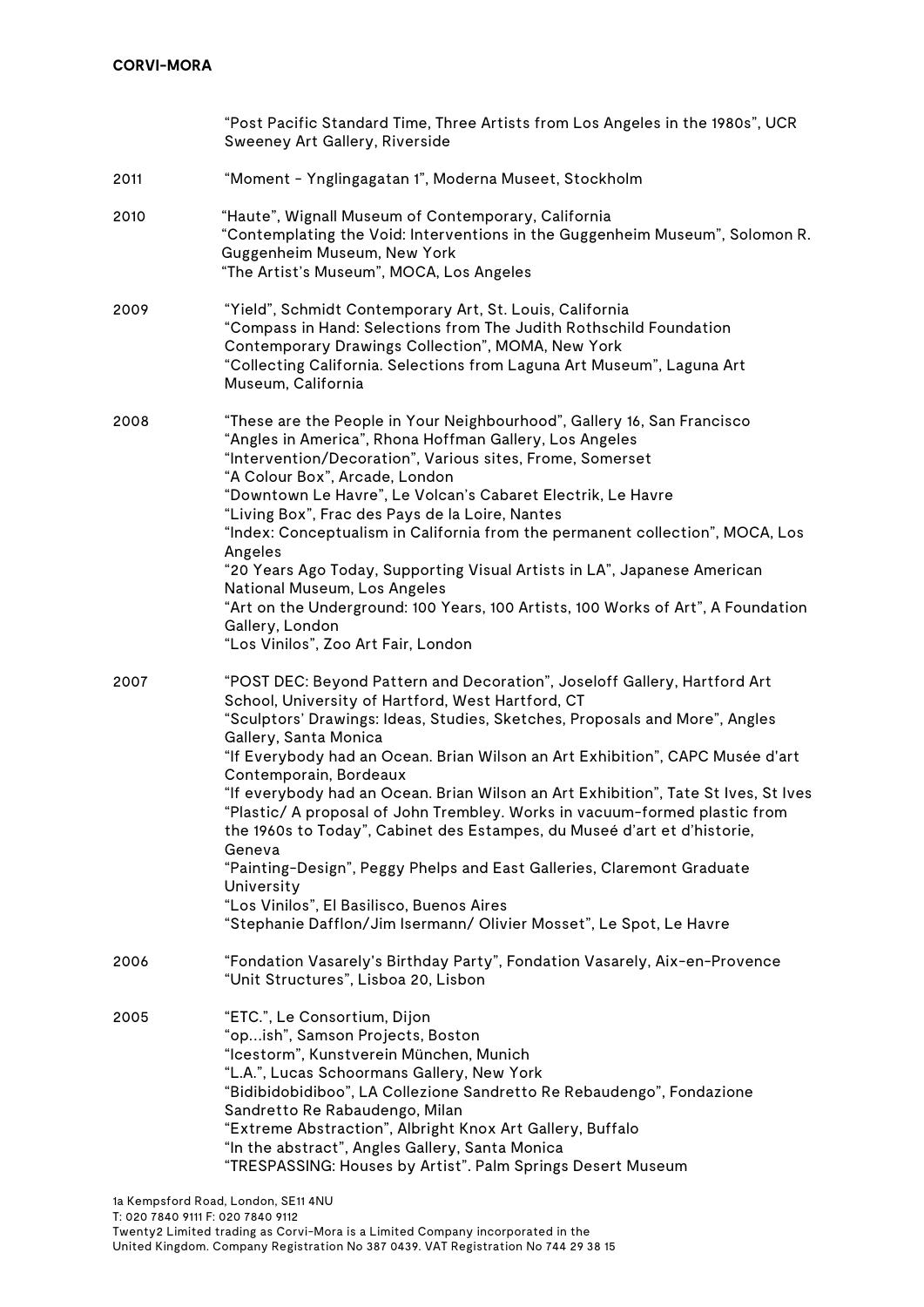| 2004 | "Suburban House Kit", Deitch Projects, New York<br>"TRESPASSING: Houses by Artist", Blaffer Art Gallery, Huston; Palm Springs<br>Desert Museum (cat)<br>"Formes + Signes", Galerie Praz Delavallade, Paris                                                                                                                                                                                                                                                                                                                                                                                                                                                                               |
|------|------------------------------------------------------------------------------------------------------------------------------------------------------------------------------------------------------------------------------------------------------------------------------------------------------------------------------------------------------------------------------------------------------------------------------------------------------------------------------------------------------------------------------------------------------------------------------------------------------------------------------------------------------------------------------------------|
| 2003 | "Honey, I Rearranged the Collection", 1a Kempsford Road, London<br>"On the Wall: Wallpaper by Contemporary Artists", The Fabric Workshop,<br>Philadelphia<br>"Of the Moment: Recent Acquisitions from the Permanent Collection", MCASD,<br>San Diego<br>"French Collection", Mamco, Geneva<br>"Contemporaries: Five Years of Grant Making in the Visual Arts/California<br>Community Foundation", RedCat Gallery, Walt Disney Concert Hall, Los Angeles<br>(cat)<br>"The LAPD Project: The Legacy of Pattern and Decoration", Rosamund Felsen<br>Gallery, Santa Monica<br>"Variance", Angles Gallery, Los Angeles<br>"Jim Isermann & Monique Prieto: Works on Paper", Corvi-Mora, London |
| 2002 | "Flatlines", Cirrus Gallery, Los Angeles<br>"On the Wall: Wallpaper by Contemporary Artists", The RISDI Museum,<br>Providence RI, touring exhibition (cat)<br>"Now Is The Time", Dorsky Gallery, Long Island City, NY (cat)<br>"TRESPASSING: Houses x Artists", Bellevue Art Museum, Washington; MAK<br>Center for Art and Architecture, Los Angeles, touring exhibition (cat)<br>"Deluxe", Plaza de España Contemporary Art Centre, Madrid (cat)<br>"Five Years", Galerie Praz-Delavallade, Paris<br>"The Galleries Show: Contemporary Art in London", The Royal Academy of Arts,<br>London<br>"Crisp", Marianne Boesky Gallery, New York                                               |
| 2001 | "Patterns: Between Object and Arabesque", Kunsthallen Brandts Klaedefabrik,<br>Odense, Denmark (cat)<br>"Tele(visions)", Kunsthalle Wien, Wien (cat)<br>"The Magic Hour", Neue Galerie, Graz (cat)<br>"Beau Monde: toward a redeemed cosmopolitanism", The Fourth International<br>Biennial, Site, Santa Fe (cat)<br>'Drawings", Frith Street Gallery, London                                                                                                                                                                                                                                                                                                                            |
| 2000 | "Pure De(sign)", Otis Gallery, Otis College of Art & Design, Los Angeles<br>"What If?", Modern Museum, Stockholm<br>"Works on paper from California", Judy Ann Goldman Fine Art, Boston<br>"From Rags to Riches", Fondation de la Tapisserie, Brussels<br>"Haute de Forme et Bas Fonds", Frac Poitou-Charentes, Angouleme, France<br>"Artworkers", Oriel Mostyn Gallery, Wales (cat)<br>"Made in California: Now", Los Angeles County Museum of Art, Los Angeles<br>"Ultralounge: The Return of Social Space (with cocktails)", University of South<br>Florida Contemporary Art Museum, Tampa                                                                                            |
| 1999 | "Objecthood 00", Hellenic-American Union, Athens<br>"This Season", Laure Genillard Gallery, London<br>"In the Midst of Things", Bournville, Birmingham, UK (cat)<br>"Post-Hypnotic", The McKinney Avenue Contemporary, Dallas (cat)<br>"Etcetera", Spacex Gallery, Exeter, UK                                                                                                                                                                                                                                                                                                                                                                                                            |
| 1998 | "Lovecraft", South London Gallery, London                                                                                                                                                                                                                                                                                                                                                                                                                                                                                                                                                                                                                                                |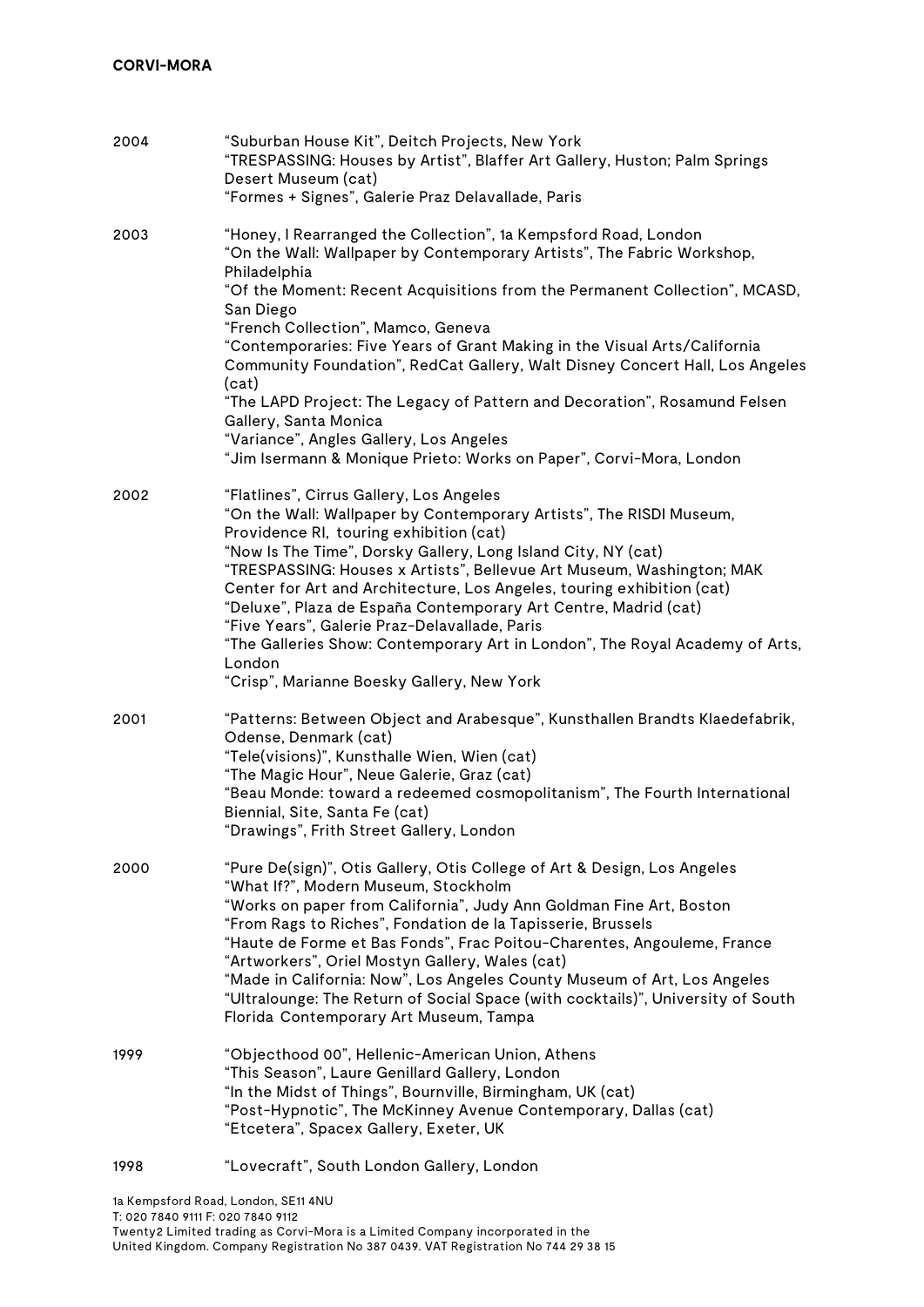|      | "Michelle Grabner & Jim Isermann", Gallery 16, San Francisco<br>"Roommates", Museum van Loon, Amsterdam<br>"Weather Everything", Galerie für Zeitgenönissische Kunst Leipzig<br>"Homemade Champagne", Peggy Phelps Gallery and East Gallery, The Claremont<br>Graduate University, Claremont (cat)<br>"Pop Abstraction", Pennsylvania Academy of Fine Art, Philadelphia (cat)<br>"L.A. Times", Palazzo Re Rebaudengo, Guarene d'Alba (cat)                                                                                                                                                                                                           |
|------|------------------------------------------------------------------------------------------------------------------------------------------------------------------------------------------------------------------------------------------------------------------------------------------------------------------------------------------------------------------------------------------------------------------------------------------------------------------------------------------------------------------------------------------------------------------------------------------------------------------------------------------------------|
| 1997 | "Maxwell's Demon", Margo Leavin Gallery, Los Angeles<br>"Dramatically Different", Le Magasin - Centre d'art Contemporain, Grenoble<br>"Thread", Cristenrose Gallery, New York<br>"Fake Ecstasy With Me", Museum of Contemporary Art, Chicago<br>"Women Work: Examining the Feminine in Contemporary Painting", Southeast<br>Center for Contemporary Art, Winston-Salem, N.C<br>"Sunshine and Noir: Art in L.A. 1960 - 1997", Louisiana Museum of Modern Art,<br>Humlebaek, Denmark (cat)<br>"Lovecraft", Centre for Contemporary Art, Glasgow                                                                                                        |
| 1996 | "Patterns of Excess", Beaver College Gallery, Glenside, PA<br>"Just Past, Selections from the Permanent Collection 1976 - 1996", Museum of<br>Contemporary Art, Los Angeles<br>"How will we behave?", Robert Prime, London<br>"Some Grids", Los Angeles County Museum of Art, Los Angeles<br>"Ab Fab", Feature, New York<br>"Mod Squad", Spanish Box, Santa Barbara, CA                                                                                                                                                                                                                                                                              |
| 1995 | "Division of Labor: Women's Work in Contemporary Art", The Bronx Museum of<br>the Arts, New York (cat) travelled to the Museum of Contemporary Art, Los<br>Angeles<br>"Very", Richard Telles Fine Art, Los Angeles<br>"Gay Men Love Chairs" Shoshana Wayne Gallery, Santa Monica<br>"Felicity", Jan Baum Gallery, Los Angeles<br>"I Gaze a Gazely Stare", Feature, New York<br>"Flowers", Boritzer/Gray/Hamano, Santa Monica CA<br>"Conceptual Textiles", John Michael Kohler Arts Center, Sheboyean, WI<br>"The Moderns", Feature, New York<br>"Smells Like Vinyl", Roger Merians Gallery, New York<br>"Crystal Blue Persuasion", Feature, New York |
| 1994 | "Sour Ball", Sue Spaid Fine Art, Los Angeles<br>"Difficult Conceptualists", The Brewery, Los Angeles<br>Richard Telles Fine Art, Los Angeles<br>"Forging Ahead", State University of Buffalo, Fine Arts Gallery, Buffalo NY<br>"LAX 94", Los Angeles Municipal Art Gallery, Los Angeles (cat)<br>"Surface de Réparation", FRAC Bourgogne, Dijon<br>"Guys Who Sew", Art Museum, University of California Santa Barbara (cat)                                                                                                                                                                                                                          |
| 1993 | "Technicolor: The Future That Never Was", Christopher Grimes Gallery, Santa<br>Monica, CA<br>"Project Unité", Unité d'Habitation, Firminy, France (cat)                                                                                                                                                                                                                                                                                                                                                                                                                                                                                              |
| 1992 | "The Rosamund Felsen Clinic and Recovery Center", Rosamund Felsen Gallery,<br>Los Angeles<br>Roy Boyd Gallery, Santa Monica, CA<br>"Primi Pensieri", Christopher Grimes Gallery, Santa Monica, CA                                                                                                                                                                                                                                                                                                                                                                                                                                                    |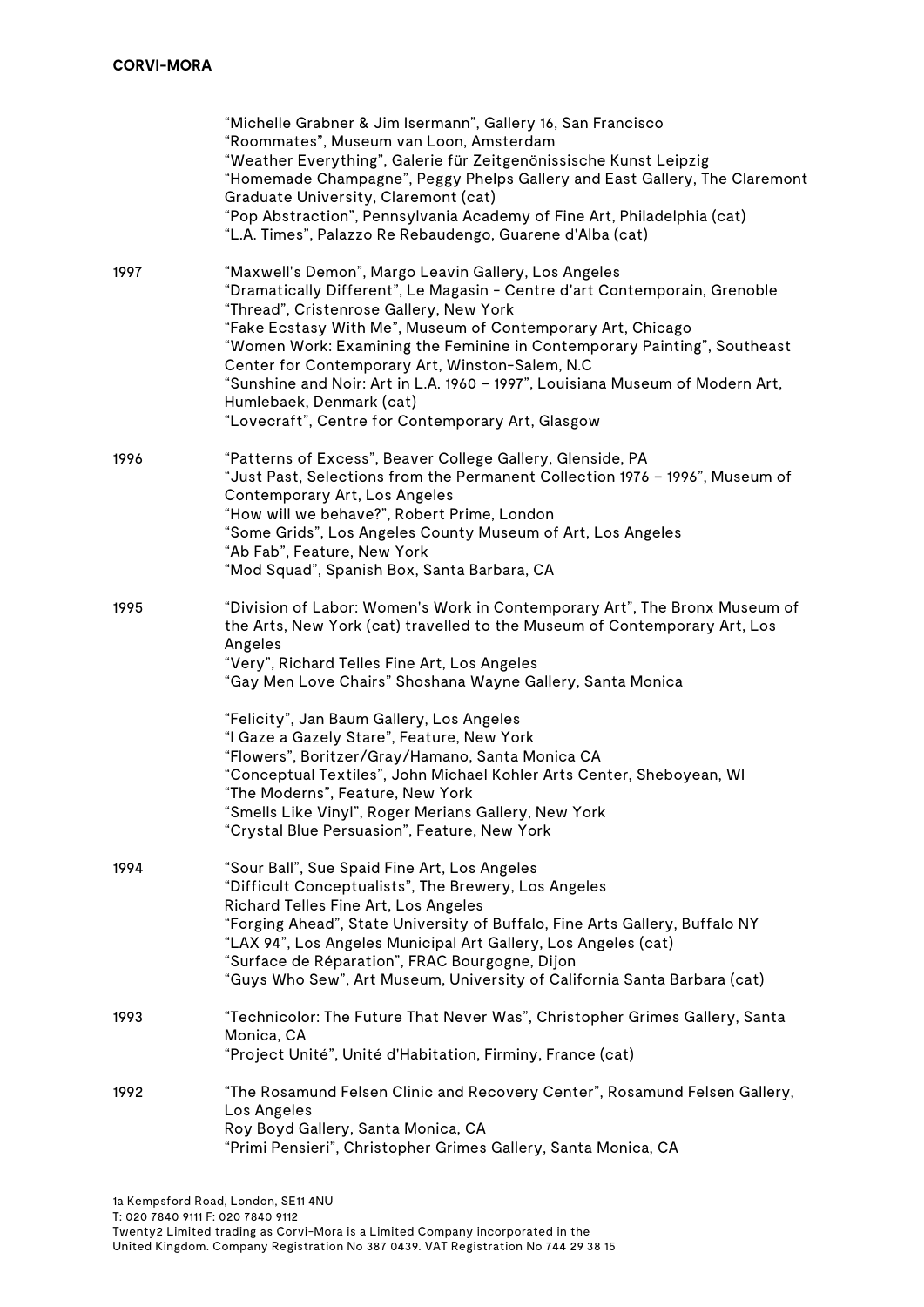|      | "Studio to Station: Public Art on the Metro Blue Line", FHP Hippodrome Gallery,<br>Santa Monica, CA                                                                                                                                                                                                                                                                                                                                                                                                                                                                       |
|------|---------------------------------------------------------------------------------------------------------------------------------------------------------------------------------------------------------------------------------------------------------------------------------------------------------------------------------------------------------------------------------------------------------------------------------------------------------------------------------------------------------------------------------------------------------------------------|
| 1991 | "Presenting Rearwards", Rosamund Felsen Gallery, Los Angeles (cat)<br>"The Legacy of Hank Herron", Turner & Byrne Gallery, Dallas TX<br>"Office Party", Feature, New York                                                                                                                                                                                                                                                                                                                                                                                                 |
| 1990 | "Abstract Painting: Three Sensibilities", Siegfried Gallery, Ohio University<br>School of Art, Athens, OH<br>"Representation-Non-Representation", Security Pacific Gallery, Costa Mesa<br>"Geometric Abstraction", Marc Richards Gallery, Los Angeles<br>"Material Conceits", Mint Museum of Art, Charlotte, NC                                                                                                                                                                                                                                                           |
| 1989 | "Temporary Installations 89", Manhattan Beach Public Arts Program, Children's<br>Section, Public Library, Manhattan Beach, CA                                                                                                                                                                                                                                                                                                                                                                                                                                             |
| 1988 | "The Home Show", Santa Barbara Contemporary Arts Forum, Santa Barbara, CA<br>(cat)<br>"After Abstract", Art Center College of Design, Pasadena, CA (cat)<br>"Recent Work from Los Angeles", Cleveland Center for Contemporary Art,<br>Cleveland, OH<br>"LA CA Boys", Feature, Chicago<br>"Walk Out to Winter", Bess Cutler Gallery, New York                                                                                                                                                                                                                              |
| 1987 | "L.A. Hot & Cool", List Visual Art Center, Massachusetts Institute of Technology,<br>Cambridge, MA (cat)<br>"(of Ever-Ever Land I speak)", Stux Gallery, New York<br>"CalArts: Skeptical Belief(s)", The Renaissance Society at the University of<br>Chicago; Newport Harbor Museum, Newport Beach, CA (cat)<br>"A Different Corner", US Pavilion, I Bienal Internacional de Pintura, Museo de<br>Arte Moderna, Cuence, Ecuador (cat)<br>"Avant-Garde in the 80's", (with Irene Segalove), Los Angeles County Museum<br>of Art, Los Angeles<br>"Nature", Feature, Chicago |
| 1986 | "Greenberg's Dilemma", Loughelton Gallery, New York<br>"TV Generations", LACE, Los Angeles (cat)<br>"California Chairs", Aspen Art Museum, Aspen, CO<br>"A Southern California Collection", Cirrus Gallery, Los Angeles<br>"Meanwhile Back at the Ranch", Kuhlenschmidt/Simon, Los Angeles                                                                                                                                                                                                                                                                                |
| 1985 | "Future Furniture", Newport Harbor Art Museum, Newport Beach (cat)<br>"Fashion", LAICA, Los Angeles<br>Richard Kuhlenschmidt Gallery, Los Angeles                                                                                                                                                                                                                                                                                                                                                                                                                         |
| 1984 | "Spies and Boyfriends", Vickman's Restaurant, Los Angeles<br>"Contextual Furnishings: Isermann, McMakin, Vaughn", Mandeville Art Center,<br>University of California, San Diego<br>"Furniture, Furnishings: Subject, Object", Museum of Art, Rhode Island School of<br>Design, Providence RI<br>"L.A. Apocalypse", Whiteley Gallery, Los Angeles                                                                                                                                                                                                                          |
| 1983 | "Spy-Tiki Modern", Fun Gallery West, San Francisco (installation with Jeffery<br>Vallance and Mark Kroening)<br>"Cultural Excavations: Recent and Distant", Japanese American Cultural and<br>Community Centre, Los Angeles (cat)<br>Richard Kuhlenschmidt Gallery, Los Angeles                                                                                                                                                                                                                                                                                           |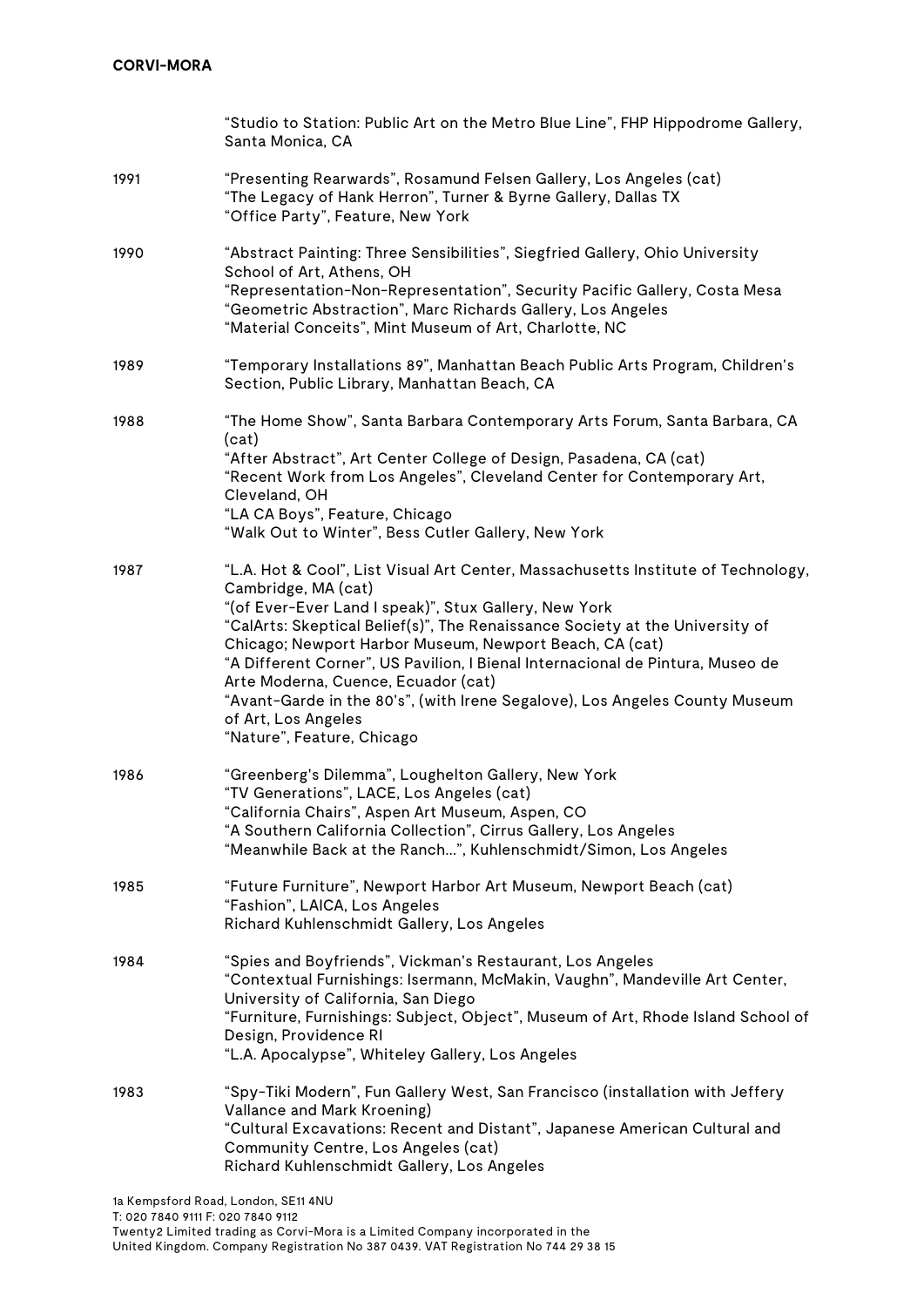| 1980     | "The Young/The Restless", Otis/Parsons, Los Angeles<br>"Furnishings by Artists", Otis/Parsons, Los Angeles                                                                                                                                                                                                                                                                                                                                                                                                                    |
|----------|-------------------------------------------------------------------------------------------------------------------------------------------------------------------------------------------------------------------------------------------------------------------------------------------------------------------------------------------------------------------------------------------------------------------------------------------------------------------------------------------------------------------------------|
| Projects |                                                                                                                                                                                                                                                                                                                                                                                                                                                                                                                               |
| 2013     | "Paint Job", Craft and Folk Art Museum's Wilshire Blvd painted facade design,<br><b>CAFAM, Los Angeles</b>                                                                                                                                                                                                                                                                                                                                                                                                                    |
| 2012     | "I-block", a colour integrated concrete block system and "Utility (Happy)<br>blanket" a custom screen printed moving/pet blanket. Two open edition<br>products for The Workshop Residence, San Francisco.<br>"Untitled", Limited edition digital print for the Albright Knox Art Gallery's 150 <sup>th</sup><br>Anniversary, Buffalo, NY<br>"Petit Five", 40 roto-moulded polythylene seating modules for the courtyard of<br>Hagerty Hall at the Ohio State University, Columbus, Ohio. Commissioned 2011,<br>installed 2012 |
| 2011     | "Paperworks" Custom poster/multiple/wallpaper, temporary installation, St.<br>Austell, UK                                                                                                                                                                                                                                                                                                                                                                                                                                     |
| 2010     | "Untitled", Temporary decal lobby commission, MOCA, Museum of<br>Contemporary Art, Los Angeles.<br>"Untitled", Cowboys Stadium, Arlington, Texas<br>"Untitled, (Screen/Sculpture)", Private Collection, McKim, Mead & White<br>Mansion, New York                                                                                                                                                                                                                                                                              |
| 2009     | "Crump", Installed at Stanford University, California                                                                                                                                                                                                                                                                                                                                                                                                                                                                         |
| 2008     | "Untitled (SEAS/ORFE)", Installed at Sherrerd Hall, Princetown University, New<br>Jersey                                                                                                                                                                                                                                                                                                                                                                                                                                      |
| 2007     | "Damn Everything but Sister Corita", An email conversation between Pae White<br>and Jim Isermann, Afterall.org<br>Piccadilly Line Tube wrap, Platform for Art, London<br>"Untitled (Love Letter to Louis Kahn)", Yale University Art Museum.<br>Commissioned construction fence consisting of 15,000 put-in-cups and nine 8<br>x 10 chain link sections, temporary installation                                                                                                                                               |
| 2006     | "Untitled (Greek Key)", 200 foot long chain link and 40,000 put-in-cup<br>construction fence commissioned for the UCLA Hammer Museum, Los Angeles                                                                                                                                                                                                                                                                                                                                                                             |
| 2005     | Memorial Sloan Kettering Cancer Center - Cyber Café Ceiling Project, New York<br>LA Metro Customer Service Center at Wilshire and LaBrea, Los Angeles<br>UCR Genomics Building, Modular metal and light wall sculpture, Riverside<br>Vinyl Link Entrance Mats, commission for the Albright Knox Art Gallery, Buffalo                                                                                                                                                                                                          |
| 2004     | "IT House", custom vinyl graphic applique for TK Architecture's off-the-shelf<br>featherweight aluminium and glass house, Los Angeles<br>"Upholstery Textile", commissioned by Rosenthal Einrichrung, Germany for the<br>"Flying Carpet" Chair<br>"I - tile design 2004", 10 balcony facades and residential lobby, 11023 McCormick<br><b>Street, Los Angeles</b>                                                                                                                                                             |
| 2003     | Art + Architecture, portfolio and postcard, Los Angeles Forum for Architecture<br>and Urban Design                                                                                                                                                                                                                                                                                                                                                                                                                            |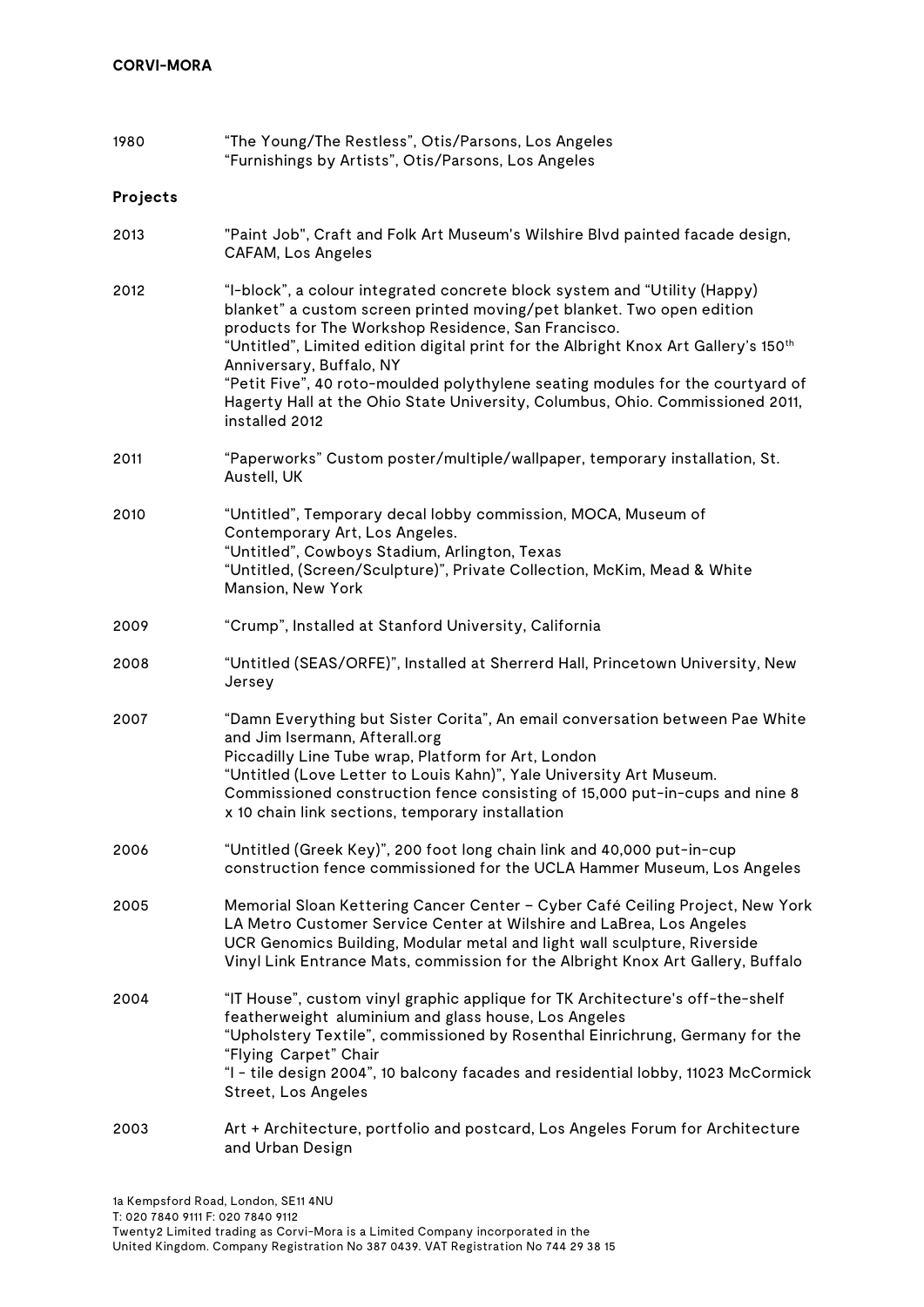|      | Vacuum form multiple; 4 panel multiple (edition of 50 white and 50 silver),<br>Contemporary Exhibitions, Los Angeles<br>"Chandelier Project", commissioned by The Mission Bay Art Planning Committee<br>of the University of California, San Francisco                                  |
|------|-----------------------------------------------------------------------------------------------------------------------------------------------------------------------------------------------------------------------------------------------------------------------------------------|
| 2002 | Wallwork, (commissioned permanent installation), L.A Eyeworks, Beverly Blvd.,<br>Los Angeles<br>Three Silkscreen Print Suite, Cirrus Gallery, Los Angeles<br>Elevator floor indicators, commissioned permanent installation in 8 cans,<br>Skadden, Arps, Slate, Meagher, Flom, New York |
| 2000 | Contravision Vinyl Window Treatment, Shopfront window, Corvi -Mora, London                                                                                                                                                                                                              |
| 1999 | Jim Isermann, "Jim Isermann's Top Ten", Artforum, April, p.40                                                                                                                                                                                                                           |
| 1996 | "Art & The Home", Art & Design, edited by David Greene, Vol.11 Nov-Dec, 1996, p<br>82 - 89 (plus cover)                                                                                                                                                                                 |
| 1993 | Los Angeles County Transportation Commission, Metro Blue Line, Fifth Street<br>Station, Long Beach CA (permanent installation), commissioned 1993, completed<br>1995                                                                                                                    |
|      | "L'Endroit Ideal (Ideal Place)", edited by Eric Troncy, L'lle du Roy, Centre d'art et<br>Jardin,                                                                                                                                                                                        |
|      | Val de Reuil, France (artist's project, p.80-81)                                                                                                                                                                                                                                        |
| 1992 | 1992 Calendar commissioned by Fuji Oil, Osaka                                                                                                                                                                                                                                           |
| 1991 | 1991 Calendar commissioned by Fuji Oil, Osaka<br>Silkscreen print edition published by Turner & Byrne Gallery, Dallas, TX<br>Book cover, "Hand over Heart", writings by David Trinidad                                                                                                  |
| 1990 | 1990 Calendar commissioned by Fuji Oil, Osaka<br>Magazine cover, "Shiny", New York                                                                                                                                                                                                      |
| 1988 | "T.V. Lounge", American Museum of the Moving Image, Astoria, NY<br>(permanent installation)                                                                                                                                                                                             |
| 1987 | Catalogue cover, "L.A. Hot & Cool", Massachusetts Institute of Technology,<br>Cambridge, MA                                                                                                                                                                                             |
| 1986 | "T.V. Room", Los Angeles Contemporary Exhibitions, Los Angeles, video<br>screening room (destroyed 1994)                                                                                                                                                                                |
| 1985 | Book cover, "Monday, Monday", writings by David Trinidad                                                                                                                                                                                                                                |
| 1984 | Art Direction and sets for Lin Hixon's "Hey John, Did You Take the El Camino<br>Far?", as part of LACE's series "Art of the Spectacle"                                                                                                                                                  |
| 1982 | Video sets for MTV's "The Cutting Edge", for the Bangles and the Three O'Clock                                                                                                                                                                                                          |
|      |                                                                                                                                                                                                                                                                                         |

### **Selected Publications**

2019 Maria C. Gaztambide, "On Site. 50 Years of Public Art of the University of Houston System" Scala Arts Publishers, Inc. pp. 20, 120-33, 269.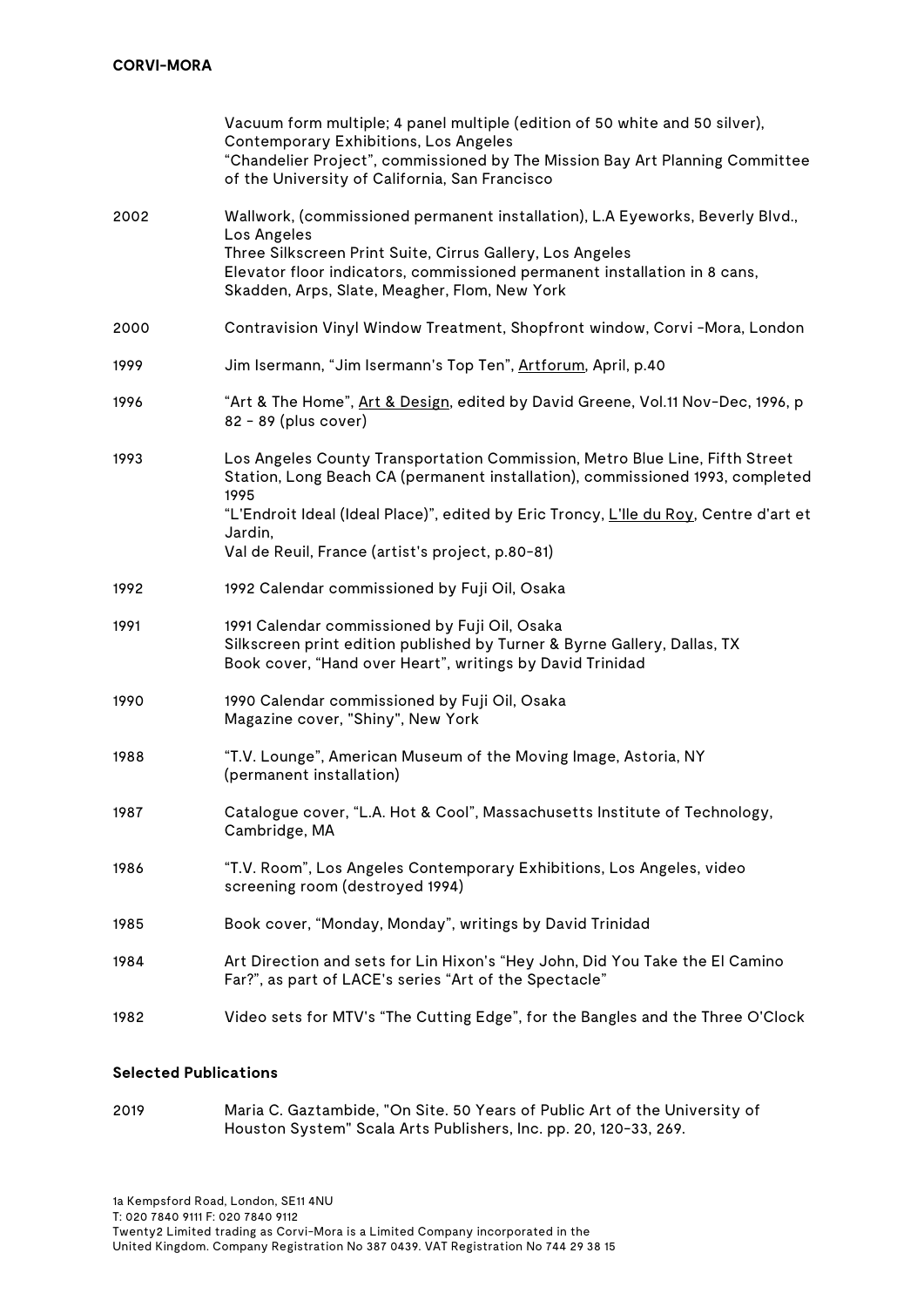| 2015 | Andreas Angelidakis ; Vittorio Pizzigoni; Valter Scelsi, "Super Superstudio"<br>Padiglione d'Arte Contemporanea, Silvana Editoriale, 2015. (336 pages) pp. 17,<br>299 & 316                                                                                                                                                                                                                                                                                                                                                                                                                                                                                                                                                                                     |
|------|-----------------------------------------------------------------------------------------------------------------------------------------------------------------------------------------------------------------------------------------------------------------------------------------------------------------------------------------------------------------------------------------------------------------------------------------------------------------------------------------------------------------------------------------------------------------------------------------------------------------------------------------------------------------------------------------------------------------------------------------------------------------|
| 2014 | "Decorum: Carpets & tapestries by artists", Shanghai Moca, Shanghai, p.37<br>Joshua Decter, Helmut Draxler, "Exhibition as Social Intervention 'Culture in<br>Action' 1993" Exhibition Histories, An After all Book. (224 pages) pp. 60 + 61<br>Nikki Columbus, "Live the Art. 15 Years of Deitch Projects" Rizzoli International<br>Publications, Inc. (450 pages) pp. 160, 180, 181, 183, 226, 227, 294 & 295<br>Simon Clarke, "Print: Fashion, Interiors, Art" Laurence King Publishing Ltd. (272<br>pages) pp. 214 - 221                                                                                                                                                                                                                                    |
| 2013 | lan Berry, Michael and Duncan, "Someday is Now, The Art of Corita". The Frances<br>Young Tang Teaching Museum and Art Gallery at Skidmore College, Sarasota<br>Springs, NY. (254 pages) p. 178<br>"DECORUM, Carpets and Tapestries by Artists". Musee D'Art Moderne De La<br>Ville De Paris, Paris, France. Skira Flammarion. (224 pages) p.18.<br>Steven A. Nash, Daniell Cornell, Christine Giles, Mara Gladstone, Katherine Plake<br>Hough, Sidney Williams, "75 years, 75 artworks: selections from the permanent<br>collection, celebrating the diamond anniversary of the Palm Springs Art<br>Museum". Palm Springs Art Museum, Palm Springs, CA. (176 pages) pp. 100 &101<br>"The MOCA Index 2010-13" The Museum of Contemporary Art, (212 pages) p. 14. |
| 2012 | Douglas Dreishpoon; Louis Grachos; David Pagel; Heather Pesanti, "Decade:<br>Contemporary Collecting 2002-2012", Albright-Knox Art Gallery, Buffalo, NY<br>Tamsin Dillon, "The Roundel, 100 Artists Remake a London Icon", Art on the<br>Underground, Art/Books                                                                                                                                                                                                                                                                                                                                                                                                                                                                                                 |
| 2011 | Jeff Davis, "Foundations of Design", Wadsworth Cengage Learning<br>Ken Johnson, "Are You Experienced? How Psychedelic Consciousness<br>Modern Art", Prestel Publishing<br>Transformed<br>"Yinglingagatan 1. 1993-1999", Moderna Museet, Stockholm, Sweden                                                                                                                                                                                                                                                                                                                                                                                                                                                                                                       |
| 2010 | Nancy Spector, "Contemplating the Void: Interventions in the Guggenheim<br>Museum", Solomon R. Guggenheim Museum, New York<br>Michael Auping, David Dillon & David Pagel, "Cowboys Stadium, Architecture,<br>Art, Entertainment in the Twenty-First Century", Rizzoli International<br><b>Publications</b><br>Christiane Berndes, "Plug In to Play", Vanabbemuseum, Eindhoven, p.70                                                                                                                                                                                                                                                                                                                                                                             |
| 2009 | "Hammer Projects 1999-2009", Hammer Museum, University of California, Los<br>Angeles, pp. 158-161<br>"Collecting California: Selection from Laguna Art Museum", Laguna Art Museum,<br>p.107<br>Christian Rattemeyer, "The Judith Rothschild Foundation Contemporary<br>Drawing Collection. Catalog Raisonné", The Museum of Modern Art, New York                                                                                                                                                                                                                                                                                                                                                                                                                |
| 2008 | Dave Hickey, "Utopia Now", Hammer Museum, Los Angeles<br>Jessica Hough, Monica Ramirez-Montagu, "Revisiting the Glass House,<br>Contemporary Art and Modern Architecture", The Aldrich Contemporary Art<br>Museum, Connecticut, pp.90-93, 130<br>Barbara Glasner, Petra Schmidt, Ursula Schöndeling, "Patterns 2. Art and<br>Architecture", Birkhäuser Verlag AG, Basel, pp.172-175                                                                                                                                                                                                                                                                                                                                                                             |
| 2007 | Tamsin Dillon, "Platform for Art, Art on the Underground", Black Dog Publishing<br>Limited, London, pp.41 & 110                                                                                                                                                                                                                                                                                                                                                                                                                                                                                                                                                                                                                                                 |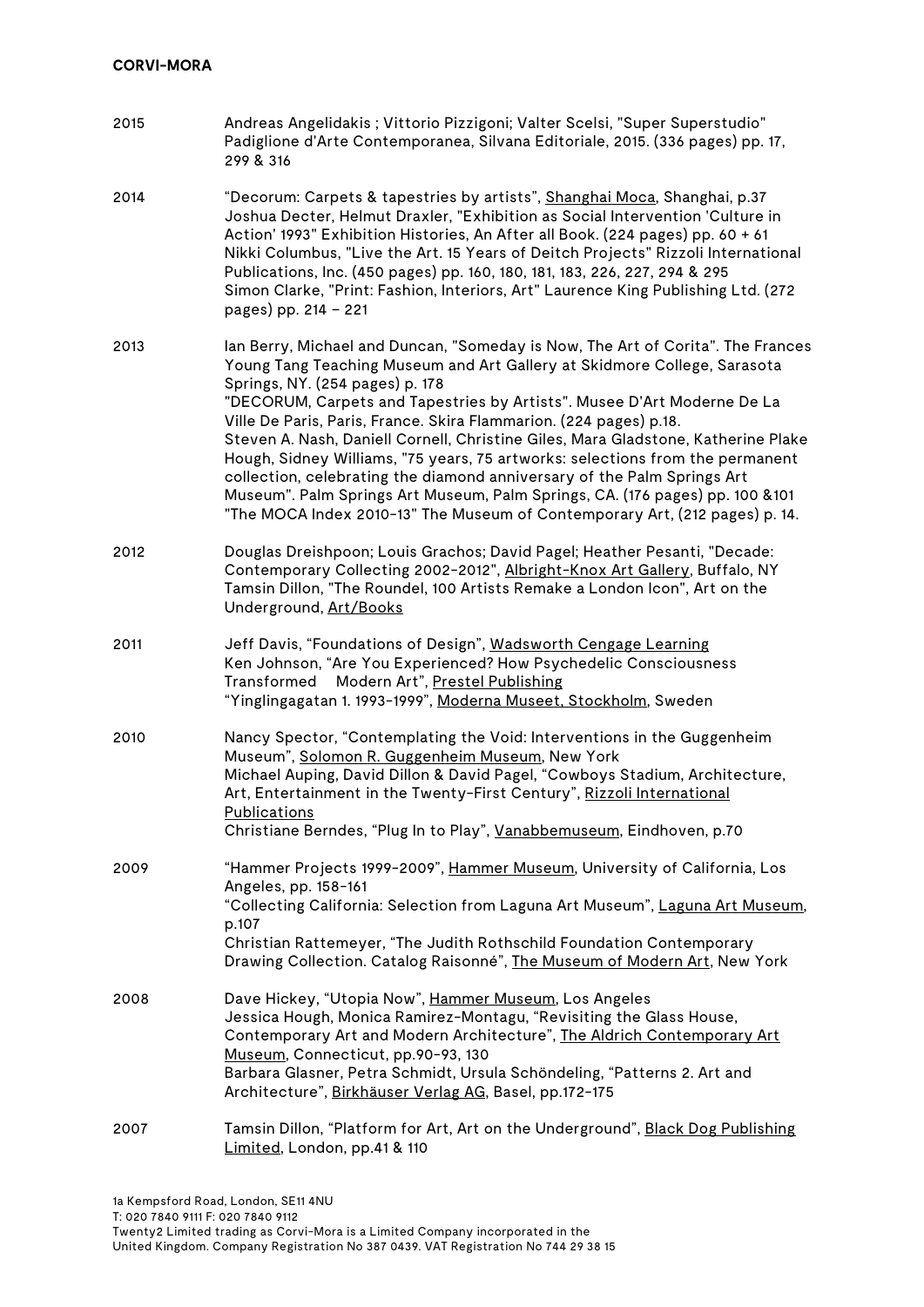|      | Charlotte Laubard, "Masterpieces", CAPC Musée d'art Contemporain de<br>Bordeaux, Bordeaux, pp. 210-211<br>Joe Houston, "Optic Nerve, Perceptual Art of the 1960s", Columbus Museum of<br>Art/Merrell, Columbus, pp. 159 & 160<br>David Pagel, "Painting⇔Design", Claremont Graduate University, Claremont,<br>pp.31-34 |
|------|------------------------------------------------------------------------------------------------------------------------------------------------------------------------------------------------------------------------------------------------------------------------------------------------------------------------|
| 2006 | Amos Klausner, "Heath Ceramics, The Complexity of Simplicity", Chronicle<br>Books, San Francisco, p.118                                                                                                                                                                                                                |
| 2005 | Yves Aupetillot, "Magasin 1986-2006 – Centre National d'Art Contemporain",<br>JRP/Ringier, Zurich, pp.70-73, 157                                                                                                                                                                                                       |
| 2003 | Joseph Rosa, "Next Generation Architecture: Folds, Blobs and Boxes", Rizzoli,<br>New York, pp.6-7, 68-71                                                                                                                                                                                                               |
| 2001 | "Jim Isermann: Vinyl Works", <u>Portikus Frankfurt am Main</u> , Frankfurt                                                                                                                                                                                                                                             |
| 1998 | "Fifteen", Insitute of Visual Arts, <u>University of Wisconsin</u> , Milwaukee                                                                                                                                                                                                                                         |
| 1995 | Failed Ideals", Apple Graphics, Los Angeles Country Metroploitan Transportation<br>Authority, Los Angles                                                                                                                                                                                                               |

### **Selected Bibliography**

| 2021 | "Jim Isermann, Women Artists in Italy, 1500-1800", The Modern Art Notes<br>Podcast, Episode No. 527                                                                                                                   |
|------|-----------------------------------------------------------------------------------------------------------------------------------------------------------------------------------------------------------------------|
|      | Christopher Knight, "The Cube Redefined", Los Angeles Times, November 21<br>Christopher Knight, "In 1997 Jim Isermann slipcovered a Minimalist cube. The<br>rest is queer art history" Los Angeles Times, November 12 |
| 2020 | Steve Biller, "Come on, Get Happy! Jim Isermann's wildly bright, sunshine-y<br>approach to abstraction nods to the modernism of midcentury Palm Springs",<br>Palm Springs Life, January 27                            |
|      | Brian Bluesky, "Patterns at play" The Desert Sun, February 2, section C, pp. 1 & 7                                                                                                                                    |
| 2017 | Christopher Knight, "A balancing act of industrial form", Los Angeles Times,<br>February 27                                                                                                                           |
|      | Hunter Drohojowska-Philip, "Joe Zucker and Jim Isserman" Art talk KCRW 89.9<br>FM, March 2                                                                                                                            |
| 2016 | Henry Coleman; Jim Isermann; Rupert Norfolk, "Jim Isermann. Constituent<br>Components", Physical Information, Bloomberg SPACE, 24 pages                                                                               |
| 2015 | Kimberly Nichols, "Beyond Mod with artist Jim Isermann", DesertSun.com,<br>January 26                                                                                                                                 |
|      | Craig A. Shutt, "Aggregate Innovation" ASCENT Designing with Precast.<br>Precast/Prestressed Concrete Institute, Spring 2015. pp. 48 - 51.                                                                            |
| 2014 | Christopher Knight, "Review: Jim Isermann gives paintings a fresh dimension",<br>Los Angeles Times, May 2                                                                                                             |
|      | Katherine Plake Hough, "california dreamin': Thirty Years Of Collecting", Palm                                                                                                                                        |
|      | Springs Art Museum, Palm Springs, CA. (48 pages) pp. 26 + 27.<br>Hunter Drohojowska-Philip, "Jim Isermann at Telles and Renee Petropoulos'<br>Public Art" Art Talk on KCRW 89.9 FM. Thursday, May 15                  |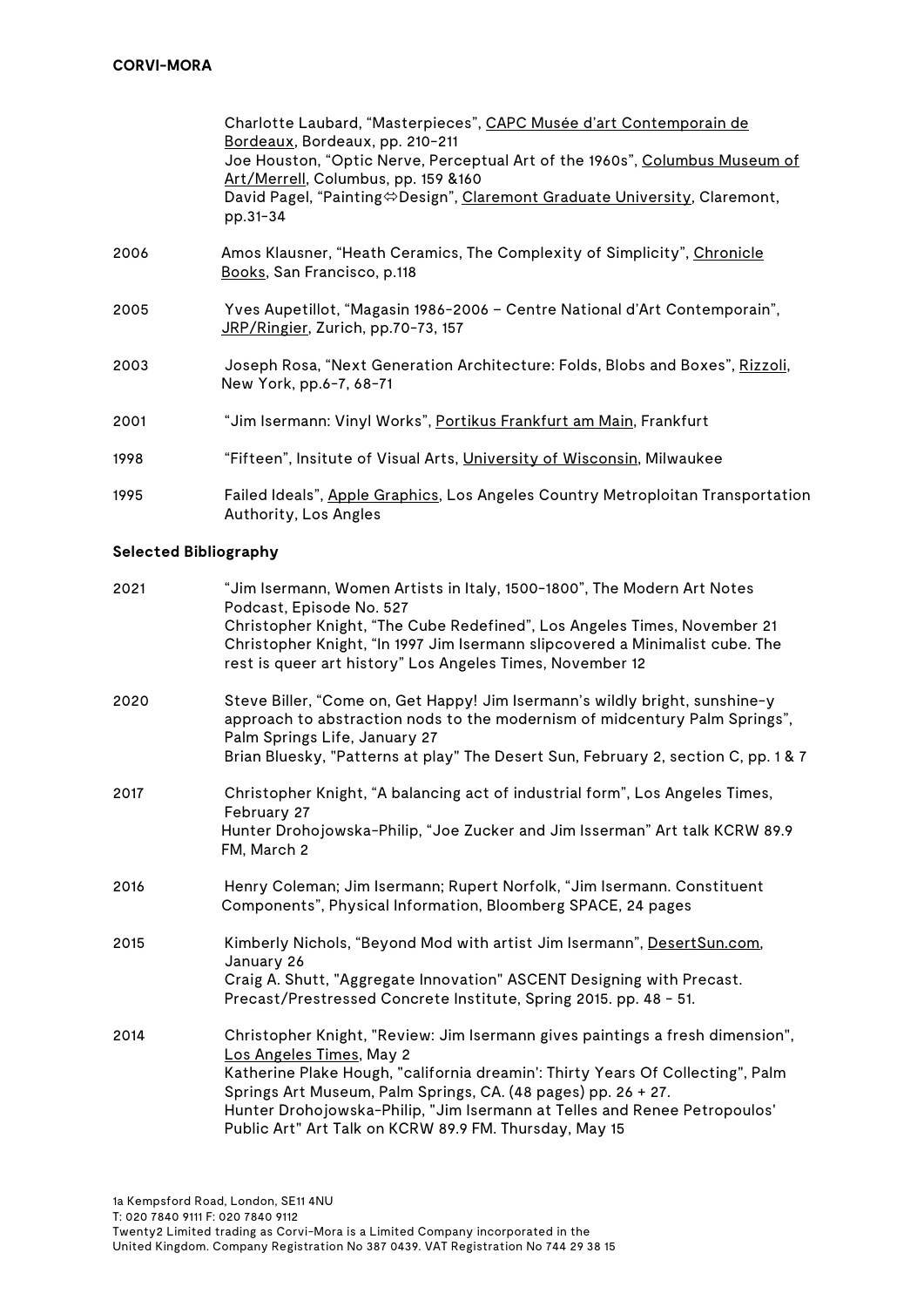# **CORVI-MORA**

| 2013         | Alexa Hotz, "Artful Utility Blankets from an Artist in Residence", Remodelista,<br>Issue 80, July 12<br>Andrew Russeth, "'Made In Space' at Gavin Brown's Enterprise and Venus Over<br>Manhattan". online at GalleristNY. July 23<br>Roberta Smith, "Made In Space", The New York Times. August 1                                                                                                                                                                                                                                                                                              |
|--------------|------------------------------------------------------------------------------------------------------------------------------------------------------------------------------------------------------------------------------------------------------------------------------------------------------------------------------------------------------------------------------------------------------------------------------------------------------------------------------------------------------------------------------------------------------------------------------------------------|
| 2012         | Jeff McCallister, "Arts and Memorials Committee Revs Up Its Work",<br>oncampus.osu.edu, May 16                                                                                                                                                                                                                                                                                                                                                                                                                                                                                                 |
| 2011         | Skye Sherwin, "Jim Isermann", The Guardian Guide, June 18, p.40                                                                                                                                                                                                                                                                                                                                                                                                                                                                                                                                |
| 2009         | David Pagel, "Culture Monster", Los Angeles Times, May 8, p.D12<br>Annie Buckley, "Jim Isermann", Artforum.com, May<br>Christopher Miles, "Jim Isermann at Richard Telles Fine Art", LA Weekly, May 15.<br>p.44                                                                                                                                                                                                                                                                                                                                                                                |
| 2008         | Judicaël Lavrador, "Qu-est-ce Que La Peinture Aujourd'hui?", Beaux Arts<br>Éditions, November, p.13<br>Colin Glen, "Intervention/Decoration", Art Monthly, June, pp.30-31<br>Dominic Bradbury, "Modernist Masterpiece", Telegraph Magazine                                                                                                                                                                                                                                                                                                                                                     |
| 2007<br>2006 | Bridget L. Goodbody, "Jim Isermann", The New York Times, July 13, p.E31<br>Fredrik Nilsen, "Art to Live With, Full of Wonder", Los Angeles Times, January 10,<br>p.E26<br>Lynne Heffley, "Once-proud façade gets a saving grace", Los Angeles Times,<br>October 8, p.E38<br>Natasha Boas, "Conversation: Patterned Perfection", Dwell Magazine, June,<br>pp.122-126<br>David Pagel, "Art to live with, full of wonder", Los Angeles Times, January 20,<br>p.E26                                                                                                                                |
| 2005         | Andrea Bellini, "New York Tales", Flash Art, November-December, pp.84-85<br>Faye Hirsch, "Abstract Generations", Art in America, October, pp.122-129<br>Kalte Fusion, "Über die Ausstellung "Icestorm" im Kunstverein München", Texte<br>zur Kunst, September, pp.199-204<br>Lynne Heffley, "In the NoHo Arts District, 'I' stands for Isermann", Los Angeles<br>Times, June 1, p.E18<br>"iT House", Metropolitan Home, May, p.9<br>Pablo Lafuente, "Jim Isermann", ArtReview, May, p.102<br>Jennifer Thatcher, "Jim Isermann", Art Monthly, April, pp.18-19<br>"iT House", Wired, April, p.27 |
| 2004         | Alistair Gordon, "Absolutely Prefab", The New York Times, Home Design<br>Magazine, Spring, pp.100-103                                                                                                                                                                                                                                                                                                                                                                                                                                                                                          |
| 2003         | Barbara Lamprecht, "Three Classic Houses, California", Architectural Record,<br>November, pp.158-163<br>Joseph Rosa, "Next Generation Architecture: Folds, Blobs and Boxes", Rizzoli,<br>pp.6,7,68-<br>71<br>Vincent Pécoil, "Op Stars", Art Monthly, October, pp.7-10<br>William Middleton, "The New Mod Squad: Reviving the 60's", Harper's Bazaar,<br>September, pp.384-389                                                                                                                                                                                                                 |
| 2002         | Undine Prohl, "Come Back to the Springs", DECORS, September-November,<br>Front cover, pp.137-148<br>Michael Webb, "Los Angeles Insight", Domus, October, Issue 852, pp.136-143<br>Jan-Willem Poels, "L.A. Eye Candy", Frame, September/October, pp.72-77                                                                                                                                                                                                                                                                                                                                       |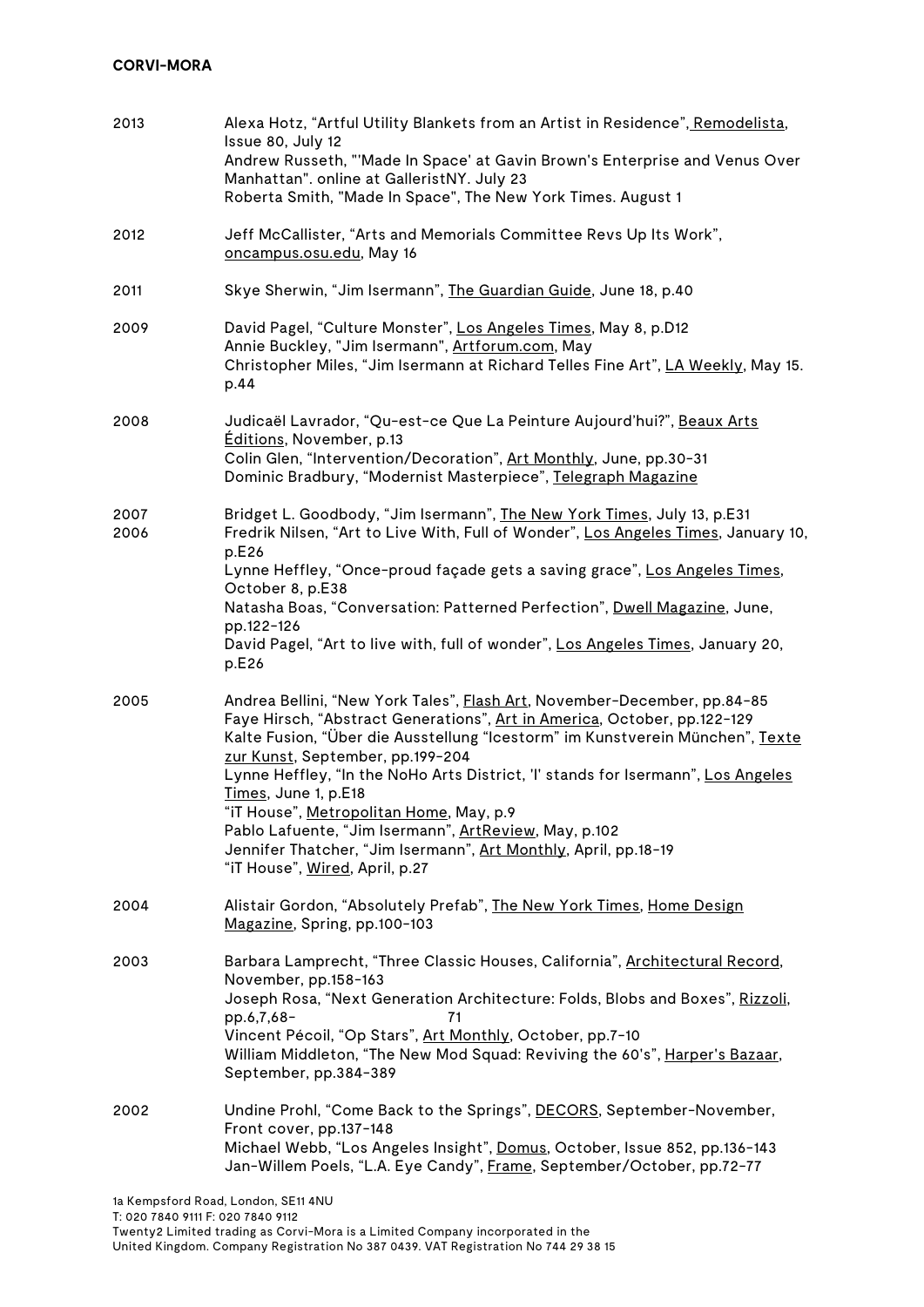|      | David Pagel, "Jim Isermann, The Playful Wallpaperer", Los Angeles Times, August<br>30, pp.F1,F26<br>Paco Barragán, "La Obra Total de Jim Isermann", Lapiz, Issue 184, pp.56-61<br>Paco Barragán, The Art To Come, pp.142-143<br>Martin Coomer, "Jim Isermann", Time Out, February 20-27, p.51<br>Morgan Falconer, "Jim Isermann", What's On, February 13-20, p.24<br>Louisa Buck, "Jim Isermann", The Art Newspaper, February, p.14<br>David Bussel, "Born to Be Plaid", i-D, February, p.175<br>Stephen Mitchell, "Jim Isermann", Evening Standard, January 14, p.51                  |
|------|----------------------------------------------------------------------------------------------------------------------------------------------------------------------------------------------------------------------------------------------------------------------------------------------------------------------------------------------------------------------------------------------------------------------------------------------------------------------------------------------------------------------------------------------------------------------------------------|
| 2001 | Carmine lannaccone, "Jim Isermann", Art Issues, November/December 2001,<br>p.45<br>Charles Dee Mitchell, "Making the Case for Pleasure", Art In America, November,<br>p.122-129<br>Michael Duncan, "Beau Monde: Toward a Redeemed Cosmopolitanism",<br>October, pp.153-154<br>Artforum,<br>Rosetta Brooks, "Artists Run Space", Frieze, March 2001, p.63                                                                                                                                                                                                                               |
| 2000 | Valerie Reardon, "Artworkers", Art Monthly, April 2000, p.22-23<br>William L. Hamilton, "New Art's Interior Motive", The New York Times, February<br>3, Design Notebook Section                                                                                                                                                                                                                                                                                                                                                                                                        |
| 1999 | Holland Cotter, Review ("15"), The New York Times, October 29, p.B37<br>Vena-Mondt, "Jim Isermann at the scale of Magasin", Mag, October, p.2-3<br>Jody Zellen, "Fifteen: Jim Isermann Survey", d'art International, Spring/Summer,<br>p.25<br>Michael Duncan, "From Bauhaus to Jim's House", Art in America, p.100-103,137<br>(cover)<br>Bruce Hainley, "Fifteen", Artforum, Summer, p.159-160<br>Weather Everything, Galerie für Zeitgenössische Kunst Leipzig, Cantz<br>Christopher Knight, "The Material Pleasures of Sculptor Isermann", Los Angeles<br>Times, April 3, pp.F1-F12 |
| 1998 | Frank-Alexander Hettig, "Sooner or Later, Everything comes Back", Metropolis<br>M, December/January 1998/1999, pp.54-57<br>David Bonneti, San Francisco Examiner, Friday, December 18, p.B2<br>Rhonda Lieberman, "Handled with Care", Frieze, No.41, June/August, pp.58-61<br>Claudine Ise, Los Angeles Times, May 1, p.F24<br>Martin Coomer, "Jim Isermann", Time Out, January 14-21, p.44<br>Kate Bernard, "Jim Isermann", Evening Standard "Hot Tickets", January 8, p.41                                                                                                           |
| 1997 | Christopher Knight, "Lots of Sunshine, Very Little Light", Los Angeles Times,<br>July 27, pp.4,5,85<br>David Pagel, Jim Isermann "The Best of Both Worlds", Art & Text, No.57, May -<br>July, pp.66-73<br>Carmine lannacone, "Jim Isermann & Jorge Pardo", Frieze, March/April<br>Maia Damiancovic, "Painting Beyond Limits", Tema Celeste, March/April, p.111                                                                                                                                                                                                                         |
| 1996 | Rosetta Brooks, LA Weekly, December 27-2 January, p.41<br>Elizabeth Kley, Artnet Worldwide, HTTP://www.artnet.com, December<br>David Pagel, Los Angeles Times, November 29, p.F30                                                                                                                                                                                                                                                                                                                                                                                                      |
| 1995 | Christopher Knight, "Women's Work is Never Done at MOCA", Los Angeles<br>Times, October 1, p.62<br>David Pagel, "Weaves That Weave A Magic Spell", Los Angeles Times, September<br>22, p.F20<br>Robert Atkins, "Lesbian & Gay Wahtzis", The Village Voice, June 20, pp.71-72                                                                                                                                                                                                                                                                                                           |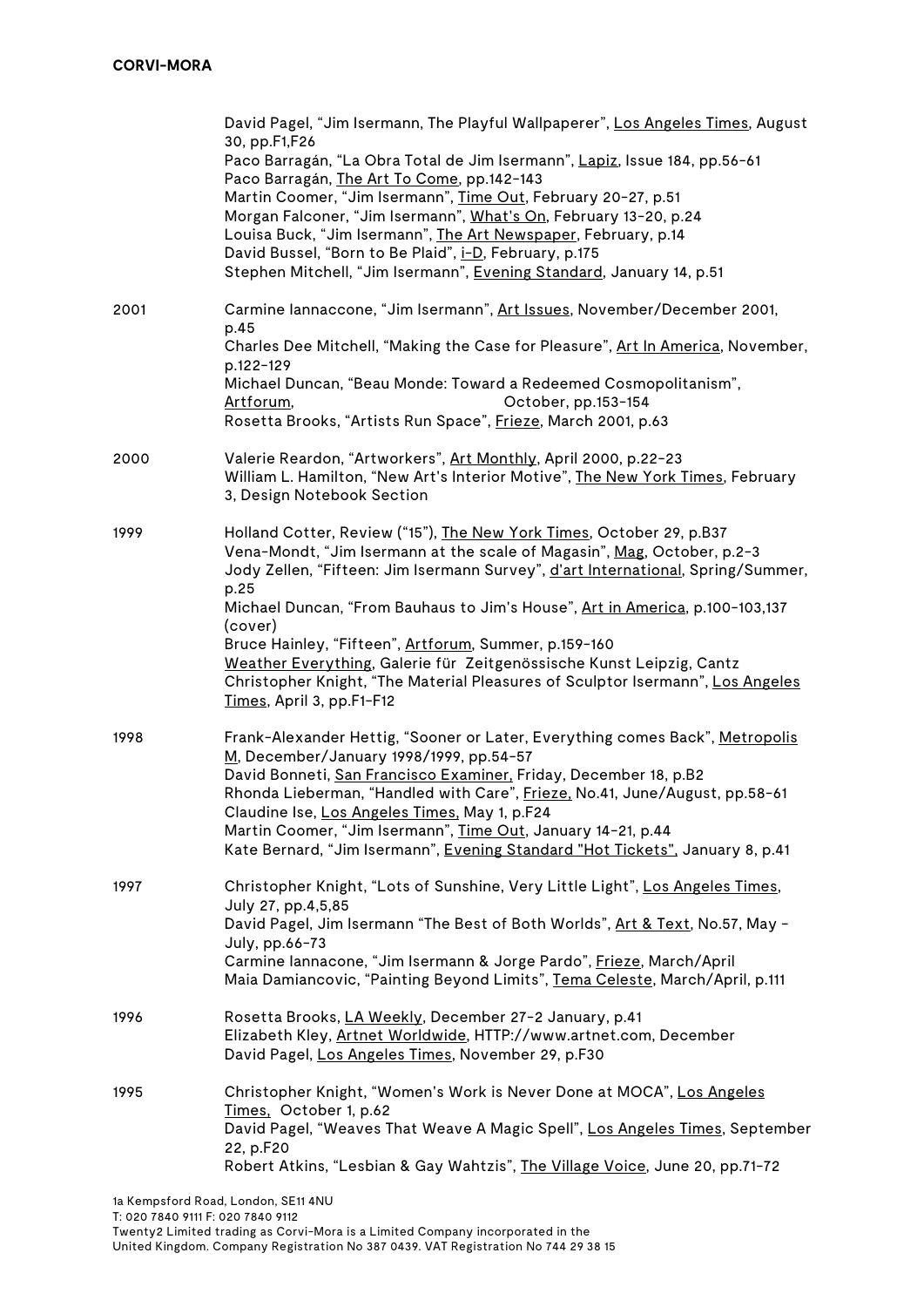| 1994 | Terry Myers, "Painting Camp", Flash Art, November/December, pp.73-76<br>Michael Duncan, Art in America, October, p.143<br>David A. Greene, "Critics Choice", Los Angeles Reader, September 29, p.14<br>David Pagel, Los Angeles Times. September 22, p.F20<br>Christopher Knight, "Suburban Bauhaus", Art Issues, May/June, pp.29-31 (cover)<br>Lisa Anne Auerbach, Artforum, May, p.107<br>Terry Myers, The New Art Examiner, May, p.47<br>Ralph Rugoff, "Fun with Formalism", LA Weekly, April 22-28, p.33<br>Susan Kandel, Los Angeles Times, March 25, p.F20<br>Hunter Drohojowska-Philp, Los Angeles Times, March 20, pp.87,90<br>David A. Greene, "Technicolor Hero", Los Angeles Reader, March 18, p.21<br>Kim Levin, "Art in Brief", The Village Voice, February 8, p.72<br>Holland Cotter, "Art in Review", The New York Times, January 14, p.C29 |
|------|------------------------------------------------------------------------------------------------------------------------------------------------------------------------------------------------------------------------------------------------------------------------------------------------------------------------------------------------------------------------------------------------------------------------------------------------------------------------------------------------------------------------------------------------------------------------------------------------------------------------------------------------------------------------------------------------------------------------------------------------------------------------------------------------------------------------------------------------------------|
| 1993 | Joshua Decter and Olivier Zahm, Artforum, November, pp.91-92,131,138<br>Michael Duncan, "Technicolor", Frieze, November/December, p.62<br>Eric Troncy, "Spotlight: Project Unité", Flash Art, October, p.117<br>James Roberts, "Down With the People", Frieze, September/October, pp.26-27<br>"News of the Print World", Print Collector's Newletter, September/October,<br>p.143<br>Kester Rattenbury, "Bringing New Life to Le Corbusier's Lost City", Blueprint,<br>July/August<br>James Scarborough, "Technicolor", art press, July/August, p.89<br>Jean-Yves Jouannais, "Unité", art press, July/August<br>David Pagel, "Technicolor", The Los Angeles Times, April 15<br>Eric Troncy, "Naakt en Kneedbaar", Metropolis M, No.3, pp.33-37                                                                                                             |
| 1992 | Mark Stevens, "Design Invitational", Vanity Fair, December, p.200<br>Janet Wiscombe, "A Line of Vision", Press-Telegram, October 4, pp.J1, J5<br>David Pagel,, The Los Angeles Times, September 24, p.F4<br>David Pagel, "New York Fax", Art Issues, May/June, pp.25-26<br>Peter Schjedahl, "Trend: Sweetness and Light", The Village Voice, April 14, p.105                                                                                                                                                                                                                                                                                                                                                                                                                                                                                               |
| 1991 | James Lewis, "Home Boys", Artforum, October, pp.101-105<br>Tom Moody, Art Paper, July/August, p.65<br>Janet Tyson, "Modern Muscle", Fort Worth Star-Telegram, May 26, section E,<br>p.10<br>Tom Moody, "What You See is What You Saw", Dallas Observer, May 9, p.19<br>Terry R. Myers, LAPIZ, March, p.77<br>Ken Johnson, Art in America, March, p 201<br>Robert Mahoney, "New York in Review", Arts, April, p.105<br>Michael Anderson, Art Issues, February, p.24<br>Marc Selwyn, Flash Art, January/February, p.136                                                                                                                                                                                                                                                                                                                                      |
| 1990 | Ken Johnson, Art in America, March, p.201<br>Michael Anderson, Art Issues, February, p.24<br>Joshua Decter, "New York in Review", Arts, February, p.95<br>New Art, eds., Eric Himmel and others, Harry N.Abrams Inc., New York, pp.92-93<br>Marc Selwyn, Flash Art, January/February, p.136                                                                                                                                                                                                                                                                                                                                                                                                                                                                                                                                                                |
| 1989 | Sponsored page, dialogue, November/December, p.65<br>Christopher Knight, "Shags Show Vulgar Kind of Beauty", The Los Angeles Herald<br>Examiner, June 24<br>Dennis Cooper, Artscribe International, January/February, p.83                                                                                                                                                                                                                                                                                                                                                                                                                                                                                                                                                                                                                                 |
| 1988 | Ralph Rugoff, "Pop Goes the Easel", LA Style, November, pp.135-138                                                                                                                                                                                                                                                                                                                                                                                                                                                                                                                                                                                                                                                                                                                                                                                         |